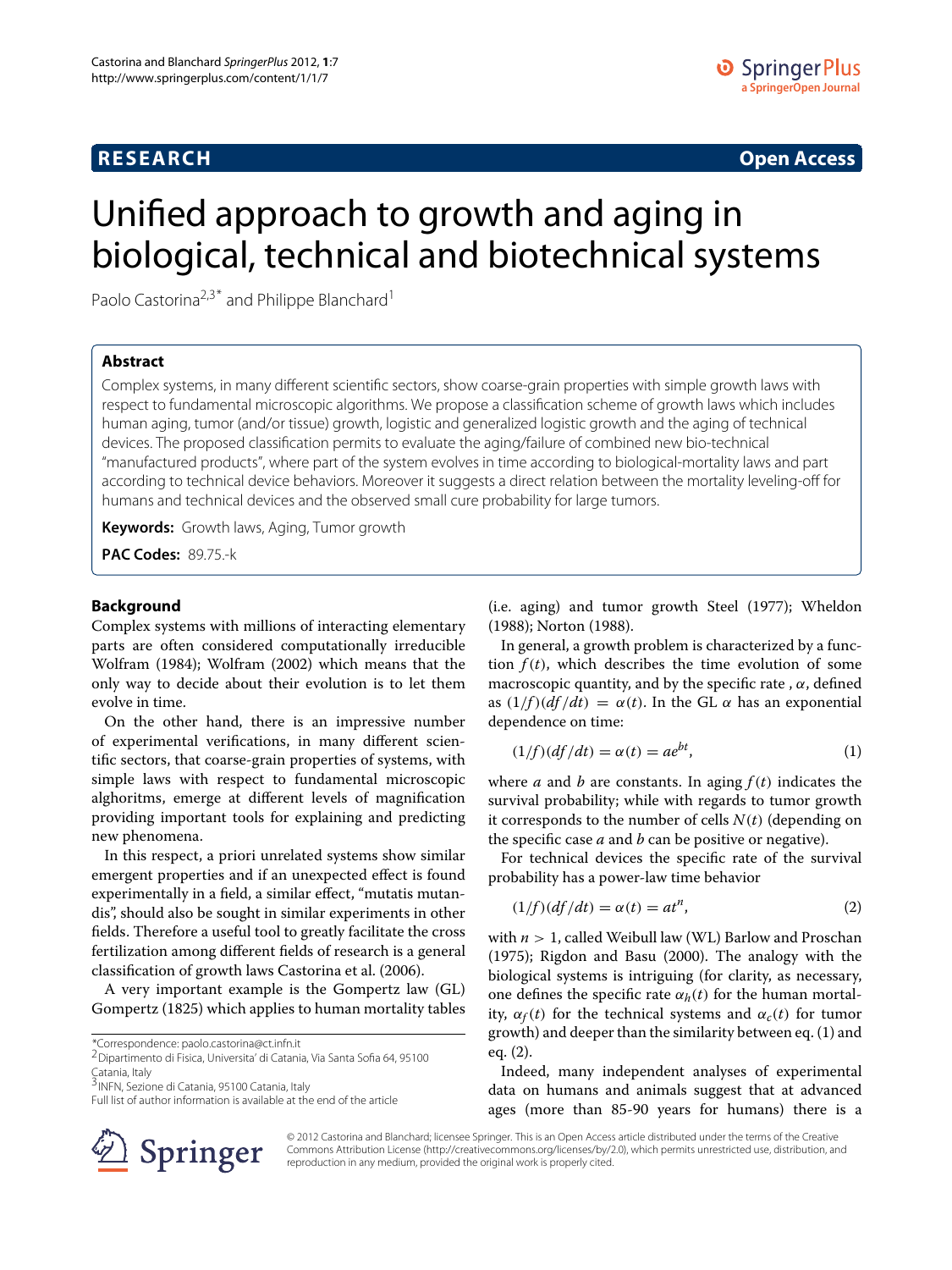deceleration in mortality Gavrilov and Gavrilova (1991); Vaupel et al. (1998); Olshansky (1998): in the large range 20 - 85 years for humans the mortality rate is well described by the Gompertz law and then there is a latelife mortality (although a definite conclusion has yet to be reached Gavrilov and Gavrilova (2011)). A similar trend is observed for technical devices Economos (1979), confirming the analogy between biological and technical systems.

The understanding of aging and of late-life mortality is still an open problem and many interesting models have been proposed to explain the similar behavior in metabolic systems and in technical devices Gavrilov and Gavrilova (2001). Moreover, a unifying language for the description of performance of metabolic and technical production and distribution has been recently suggested Becker et al. (2011) to implement the idea that the robustness of metabolic systems with respect to enviromental changes could represent a useful model for technical systems.

In this letter, rather than focusing on specific models, we shall address the generalization of the classification scheme of growth laws to include human aging, tumor (and/or tissue) growth, logistic and generalized logistic growth and the aging of technical devices. We shall consider two applications of the proposed approach: a) a method to evaluate the aging/failure of combined new bio-technical "manufactured product", where part of the system evolves in time according to biological-mortality laws and part is a technical device; b) an interpretation of the "tumor size effect", i.e. the small cure probability for large tumor Stanley et al. (1977); Bentzen and Thomas (1996); Huchet et al. (2003), in analogy with the late-life mortality in aging.

## **Results**

Let us start with the general classification scheme. It turns out that a classification of the growth laws according to the simple equation  $(1/f)(df/dt) = \alpha(t)$  is obtained by considering the power expansion in  $\alpha$  of the function (see ref. Castorina et al. (2006) for details)

$$
\Phi(\alpha) = \frac{d\alpha}{dt} = \Sigma_i b_i \alpha^i \quad i = 0, 1, 2... \tag{3}
$$

which for  $b_0 = 0$  and  $b_i = 0$  for  $i > 1$  gives a time independent specific rate  $\alpha_0$  and therefore an exponential growth; for  $b_0 \neq 0$  and  $b_i = 0$  for  $i > 1$  describes a linear time dependent specific rate and again an exponential growth; at the first order in  $\alpha$ , for  $b_0 = 0$ ,  $b_1 \neq 0$  and  $b_i = 0$  for  $i > 1$ , reproduces an exponential time behavior of the specific growth and therefore the GL; the second order term,  $O(\alpha^2)$ , for  $b_0 = 0$ ,  $b_1, b_2 \neq 0$  and  $b_i = 0$ for  $i > 2$  generates the logistic and generalized logistic growth.

The feedback effect, that is the dependence of the specific growth rate  $\alpha$  on the function  $f(t)$ , can be easily derived by the temporal behaviour of the specific rate. For the GL for a growing number of cells,  $N(t)$ , one has the well known logarithmic non linearity,

$$
\frac{1}{N(t)} \frac{dN(t)}{dt} = a - b \ln \frac{N(t)}{N_0} = b \ln \frac{N_{\infty}}{N(t)}
$$
 Gompertz, (4)

and for the (generalized) logistic law one gets the typical power-law behavior

$$
\frac{1}{N(t)}\frac{dN(t)}{dt} = c[1 - (\frac{N(t)}{N_{\infty}})^{\gamma}] \quad \text{gen. logistic,} \tag{5}
$$

where  $a, b, c, \gamma$  are constants and the carrying capacity,  $N_{\infty}$  , corresponds to  $\alpha = 0$ .

In order to describe technical devices, the previous classification scheme has to be generalized since the specific growth rate of Weibull law has a power law dependence on time which is not reproduced by eq. (3). The behavior  $\alpha_f(t) \simeq t^n$ , with *n* positive integer, corresponds to terms O(  $\alpha^{(n-1)/n}$ ) in the expansion of  $\Phi(\alpha)$  and therefore for a general classification scheme of the specific growth/aging/failure rate of biological and technical systems one has to consider:

$$
\Phi(\alpha) = \sum_{n>2}^{\infty} c_n \alpha^{(n-1)/n} + \sum_{n\geq 1} b_n \alpha^n \tag{6}
$$

Note that: a)  $0 < (n-1)/n < 1$  and the nth term in the power series in  $\alpha^{(n-1)/n}$  tends for large *n* to  $\alpha$ , i.e. to the Gompertz law; b) the term  $b_0 \neq 0$ , i.e. the exponential growth, has been neglected because one considers the GL, the generalized logistic or more complex growth laws for the biological systems (there is no problem to include this term in the expansion) ; 3) the first sum in the expansion has fractional powers that recall a Puiseux expansion.

As a by-product of the proposed classification scheme one can easily evaluate the aging/failure of combined new bio-technical "manufactured products" by taking explicitely into account the mutual "interference" between the aging behavior of the biological part and the failure of the technical one. The "interference" effect strongly depends on the typical time scales in the coefficients  $c_n$ and  $b_n$  in the previous expansion: if the life-time of the technical device is much larger than the life-time of the biological part ( or viceversa) there is essentially no effect Muller et al. (1988).

Let us first consider aging/failure of a combined biotechnological "manufactured product", where part of the system evolves in time according to GL, i.e. the term  $O(\alpha)$ , and the behavior of technical part is described by a single term  $O(\alpha^{n-1/n})$ ,i.e.

$$
\Phi(\alpha) = c_n \alpha^{(n-1)/n} + b_1 \alpha \tag{7}
$$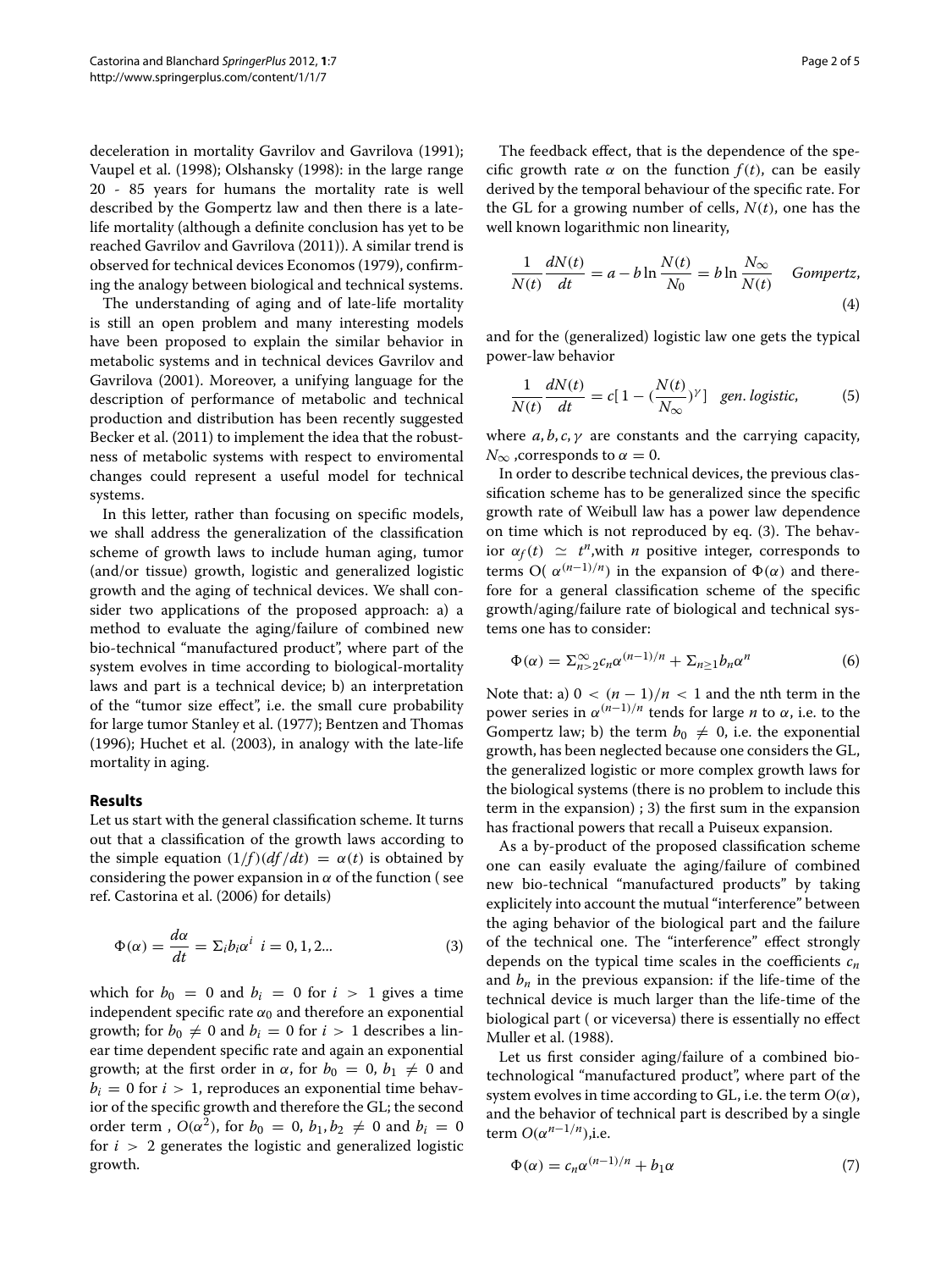By introducing dimensionless variables in time unit  $1/b_1$ , i.e.  $\tau = b_1 t$ ,  $\bar{\alpha} = \alpha/b_1$  and  $\bar{c}_n = c_n b_1^{-1-1/n}$ , after simple calculations the time dependence of the specific rate is given by:

$$
e^{\tau} = \frac{\bar{\alpha}}{\bar{\alpha}_0} \frac{\left[1 + (\bar{c}_n)\bar{\alpha}^{-1/n}\right]^n}{\left[1 + (\bar{c}_n)\bar{\alpha}_0^{-1/n}\right]^n}
$$
(8)

where  $\bar{\alpha}_0 = \bar{\alpha}(\tau = 0)$ . Of course in the limit  $c_n \to 0$ one recovers the GL and for  $b_1 \rightarrow 0$  the Weibull one. By previous equation, for  $\bar{\alpha}_0 = 1$ , one obtains:

$$
\ln \bar{\alpha} = n \ln \left[ (1 + \bar{c}_n) e^{\tau/n} - \bar{c}_n \right] \tag{9}
$$

which describes the combined effect of the two growth laws. The quantitative effect is depicted in Figures (1,2) where the previous function is plotted for different values of *n* at fixed  $\bar{c}_n$  and for various values of  $\bar{c}_n$  at fixed *n*.

The next step is to include the term  $b_2\alpha^2$  in the expansion of  $\Phi(\alpha)$  ( $b_2$  is dimensionless) which corresponds to a generalized logistic evolution. As we shall see this term is crucial in understanding the late-life mortality effect.

By repeating analogous calculations it turns out that

$$
\tau = \ln(\bar{\alpha}/\bar{\alpha}_0) - \int_{\bar{\alpha}_0}^{\bar{\alpha}} dx \frac{b_2 + \bar{c}_n x^{-(1-n)/n}}{1 + b_2 x + \bar{c}_n x^{-1/n}} \tag{10}
$$

In Figure 3 is shown that the term  $b_2\alpha^2$  completely changes the time evolution with respect to GL and/or WL producing a leveling-off of the specific rate.

Therefore the general expansion of  $\Phi(\alpha)$  in eq. (6) can describe the aging/failure of any biological and technical system including the leveling-off at late mortality which is obtained by taking into account the term  $O(\alpha^2)$  in  $\Phi(\alpha)$ , i.e. by the transition from the GL or WL to a logistic type law Horiuchi and Wilmoth (1998).

The proposed unification scheme suggests a practical method to understand growth patterns. Given a set of data on some growth process, the first step of the analysis is a fit in power of  $\alpha$  of the derivative of the specific growth rate, i.e. of the function  $\Phi(\alpha)$ . Therefore : a) if the best fit is linear, the growth is a Gompertzian one; b) if the best fit is quadratic, look at the sign of the coefficients of the expansion. For  $b_1 > 0$  and  $b_2 < 0$  the growth is logistic (or generalized logistic) corresponding to a competitive dynamics; c) if the best fit indicates a fractional power the growth follows the WL. Of course, it is always possible to obtain a better agreement with data by increasing the number of coefficients. However, should increasing the number of parameters indicate only a marginal improvement in the description of data one concludes that the added terms in the expansion are irrelevant.

## **Discussion and conclusions**

Let us now consider the cross-fertilization among different sectors.

As previously discussed, there is a deceleration of mortality in aging at late time which is described as a "transition" from a Gompertz law to a generalized logistic behavior. On the other hand, tumors evolve in time according to the GL. The obvious indications is to verify if a phenomenon corresponding to the deceleration of mortality,



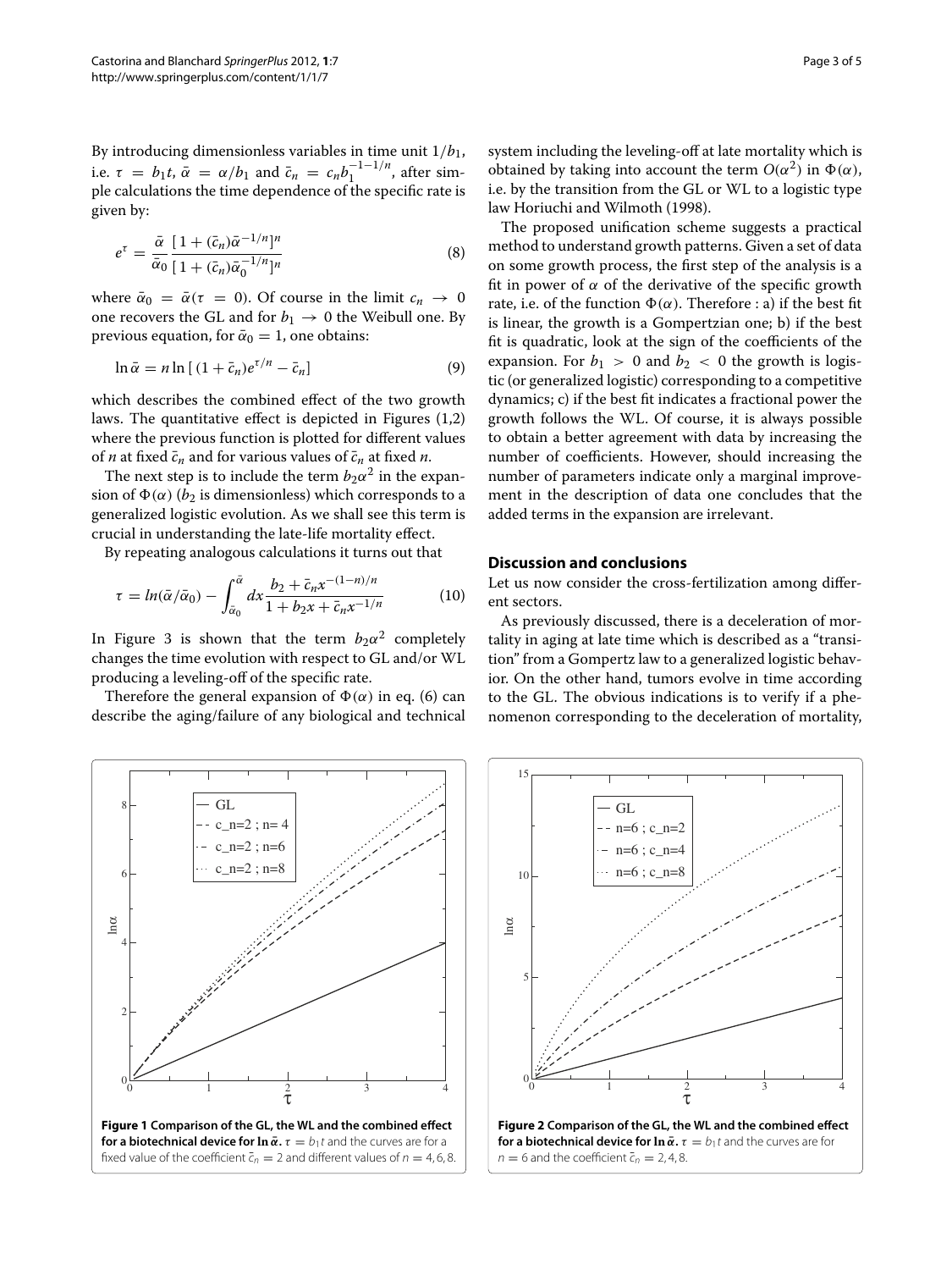

i.e. a transition from the GL to a power law, exists for cancer growth at a later time. As we shall see, this aspect has strong consequences on the therapy.

For tumor growth the  $b_1\alpha$  term gives the GL in eq. (4) and the introduction of the  $O(\alpha^2)$  term corresponds to the power law non-linear feedback in eq. (5). Therefore one has to investigate if at late-life of a tumor growth there is such a modification in the dependence of the specific growth rate on the cell number  $N(t)$ . Since direct informations "in vivo" are almost impossible, the question has to be addressed in an indirect way by considering radiotherapy.

The radiotherapic tumor treatment consists in series of radiation doses at fixed time intervals. However tumors start to re-grow in the interval between two treatments : the re-growth during radiotherapy is therefore an important clinical parameter Kim and Tannock (2005) and the probability of treatment benefit critically depends on the tumor re-growth pattern.

The so called "tumor size effect" is a reduction of radiotherapeutic results for large tumors ( which , presumably, has grown since long time). The dependence of the surviving fraction on the tumor volume was already observed by Stanley et al. in 1977 in lung tumors Stanley et al. (1977) and re-emphasized by Bentzen et al. and Huchet et al. in Bentzen and Thomas (1996); Huchet et al. (2003).

The effect of re-growth rate on radiotherapy has been quantitatively investigated in ref. Castorina et al. (2007) and the results clearly indicate that to understand the tumor size effect the re-growth rate for large tumor has to follow a power law Guiot et al. (2003) rather than the GL.

From this point of view the "tumor size effect" is a phenomenon which indicates that in late -time tumor growth there is a change from a GL specific rate to a power law behavior, corresponding to the deceleration in mortality at advanced age.

One should conclude that such a common feature in aging and in failure in biological and/or technical systems should be considered as a "bifurcation" or a "phase transition" in the specific growth rate at large time from GL or WL to a logistic or generalized logistic behavior.

In closing, the general expansion of  $\Phi(\alpha)$  in eq. (6) can describe the growth/aging/failure of biological and technical systems and the transition to a different ("phase") specific growth rate at late-life could be a common feature of those systems independently on the microscopic dynamics.

#### **Competing interests**

The authors declare that they have no competing interests.

#### **Acknowledgements**

It is a pleasure to thank H. Satz for helpful comments and discussions. PC thanks for the hospitality the Department of Physics of Bielefeld University.

### **Author details**

<sup>1</sup> Fakultät für Physik, Universität Bielefeld, D-33501 Bielefeld, Germany. 2Dipartimento di Fisica, Universita' di Catania, Via Santa Sofia 64, 95100 Catania, Italy. 3INFN, Sezione di Catania, 95100 Catania, Italy.

#### **Author's contributions**

PB and PC carried out the entire study in collaboration. Both authors read and approved the final manuscript.

#### Received: 31 March 2012 Accepted: 9 July 2012 Published: 9 July 2012

#### **References**

- Barlow, RE, Proschan F (1975) Statistical theory of reliability and testing. Probability models. New York: Wiley
- Becker T, et. al. (2011) Flow control by periodic devices: a unifying language for the description of traffic, production and metabolic systems. J Stat Mech: P05004
- Bentzen SM, Thomas HD (1996) Tumor volume and local control probability: clinical data and radiobiological interpretations. Int Radiat Oncol Biol Phys 36: 247–251
- Castorina P, Deisboeck TS, Gabriele P, Guiot C (2007) Growth Laws in Cancer: Implications for Radiotherapy. Rad Res 169: 349
- Castorina P, Delsanto PP, Guiot C (2006) Classification Scheme for Phenomenological Universalities in Growth Problems in Physics and Other Sciences. Phys Rev Lett 188701: 96
- Economos AC (1979) A non-gompertzian paradigm for mortality kinetics of metazoan animals and failure kinetics of manufactured products. AGE 2: 74–76
- Gavrilov LA, Gavrilova NS (1991). The Biology of life span: a quantitative approach. N.Y: Harwood Academic Publisher
- Gavrilov LA, Gavrilova NS (2001) The reliability theory of aging and longevity. J Theor Biol 213(4): 527–545
- Gavrilova NS, Gavrilov LA (2011) Mortality measurement and modeling beyond age 100, Symposium Orlando, Living to 100 monograph (published on line), The Society of Actuaries, 2011
- Gompertz B (1825) On the nature of the function expressive of the law of human mortality and a new mode of determining life contingencies. Phil Trans R Soc 115: 513
- Guiot C, Degiorgis PG, Delsanto PP, Gabriele P, Deisboeck TS (2003) Does tumor growth follow a 'universal law? J Theor Biol 225: 147–151
- Horiuchi S, Wilmoth JR (1998) Deceleration in tha age pattern of mortality at older ages. Demography 35: 391